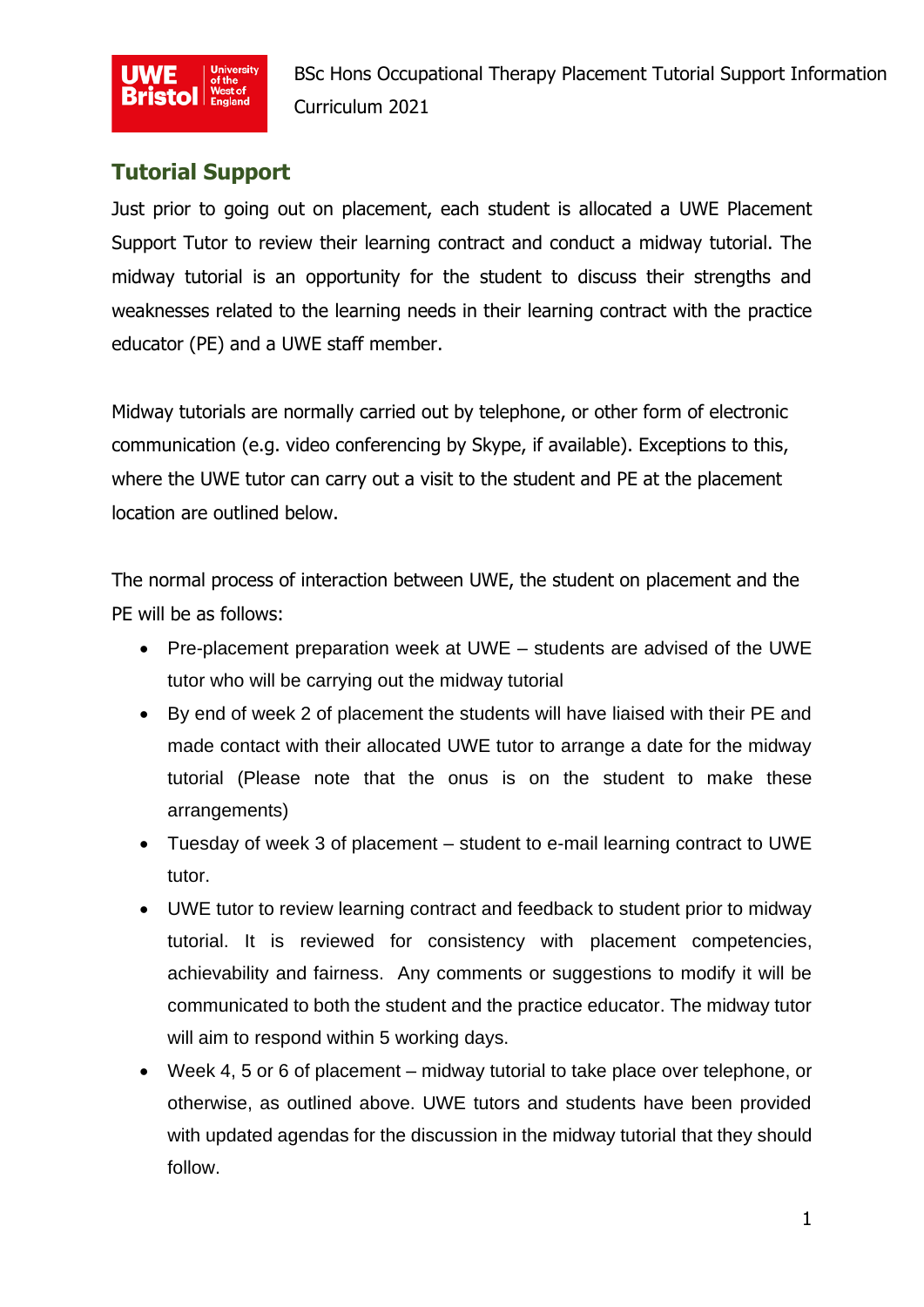## **UWE** Striversity

## BSc Hons Occupational Therapy Placement Tutorial Support Information Curriculum 2021

The 'Criteria for Evaluation' in the learning contract provide the student and the practice educator (PE) with the benchmarks for success or failure of the student to achieve the placement competencies. Therefore, it is vital that there is agreement between the student, the PE and the member of UWE staff in the midway tutorial that the learning contract is consistent with the placement competencies for the module, that it is fair and achievable.

The UWE tutor must have the opportunity to speak with both the student and the PE separately. Ideally, the student and the PE should be able to speak to the UWE tutor separately, in confidence. Arrangements for this to happen should be made prior to the phone call or other electronic communication. If this is difficult to arrange the student and/or PE should advise the tutor of the circumstances in which the midway tutorial will take place. The tutor may be able to make recommendations as to how satisfactory confidentiality can be achieved for the midway tutorial.

Follow-up telephone calls can be arranged if there are matters outstanding.

## Exceptions to midway tutorial by telephone or other electronic media.

Whilst midway tutorials by telephone are considered the 'norm' for students, there are exceptions, which can justify a visit to the placement location in person by the UWE tutor. Examples of these might be as follows:

- Where a student is deemed by the PE to be having difficulty in settling in to the placement, or is not addressing some or all of the goals on their learning contract. In this instance, the PE can contact the tutor directly to request a visit.
- Where a student feels that they are having difficulty with aspects of the placement, or in meeting the goals of their learning contract and require support from a UWE tutor. However, the student must always discuss this with their PE first and agree that a visit by a UWE tutor is necessary
- Where the PE may be taking a UWE student on placement for the first time and would like the additional support of a visit in person
- Where a UWE tutor may have cause for concern, perhaps due to academic performance or previous placement performance.